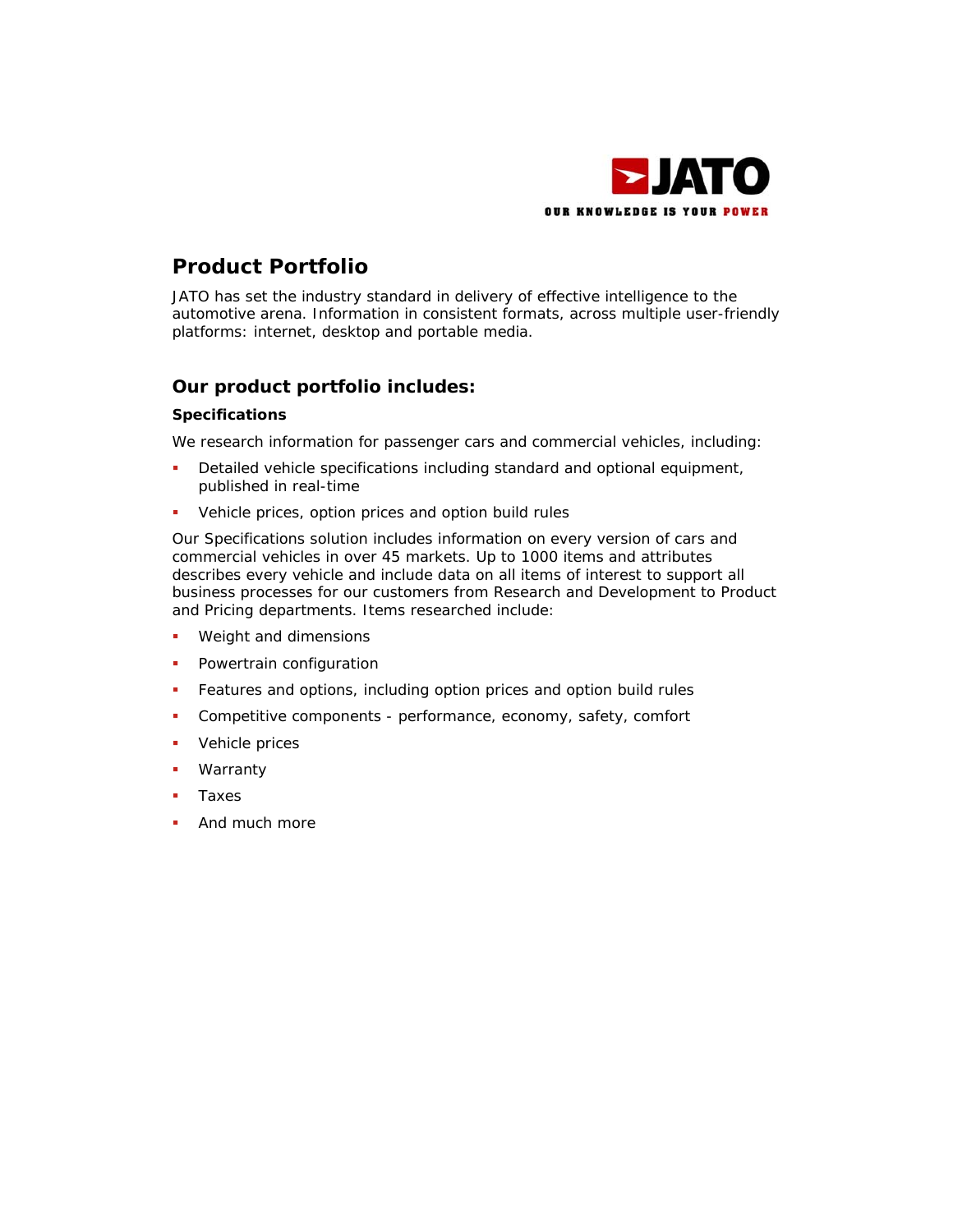#### **New product launch – JATO Incentives**

In April JATO will launch the new exciting product JATO Incentives for 5 European markets (UK, Germany, Italy, France and Spain). JATO Incentives provides customers with a comprehensive view of the tactical support activities in the market, to enable programmes and counter measures to be developed and implemented to support sales over the product lifecycle.

The JATO incentive product enables comparison between the incentive customer value for a vehicle against competitors. Incentive values are calculated for incentives where no direct customer value exists, such as finance incentives.

JATO Incentives is available through multiple delivery mechanisms, and integrates in-depth and timely incentive data into our powerful system to deliver the most inclusive and transparent data on the market. The incentive solution is also integrated into our powerful V4 value analysis functionality to support vehicle pricing to understand the vehicle price position, not only after specification adjustment, but also after incentive adjustment. This empowers the industry to make truly informed business critical decisions, maximise incentive spend effectiveness and stay at the competitive edge of the rapidly changing automotive market.

JATO Incentives will be launched in UK, Germany, Italy, France and Spain in April. Additional markets will be added over time in response to customer feedback.

## **Total Cost of Ownership**

Our Total Cost of Ownership (TCO) solution is a new addition to the JATO product portfolio. TCO enables our customers to compare the costs of the own brand's vehicles against competitors for Depreciation, Taxes, Insurance, Fuel costs, and Service, Maintenance, and Repair costs – all from trusted and independent sources.

Research and development departments can use the information when designing their vehicles and can consider all aspects of operating costs and residual values against target competitors, in order to ensure that the future product is competitive.

TCO also provides invaluable information for fleet, leasing, and finance areas.

## **Source Volumes**

JATO Net's current and historical sales and registration data spans 58 countries worldwide, and vehicles from passenger cars to light and heavy commercial vehicles.

Data is sourced from official authorities, and when required, locally too.

Our intelligence is presented consistently across markets, brands and criteria, with unfailing accuracy as precedent.

Early make and model overview statistics are followed by complete statistics – a comprehensive and up-to-the-minute overview of market information.